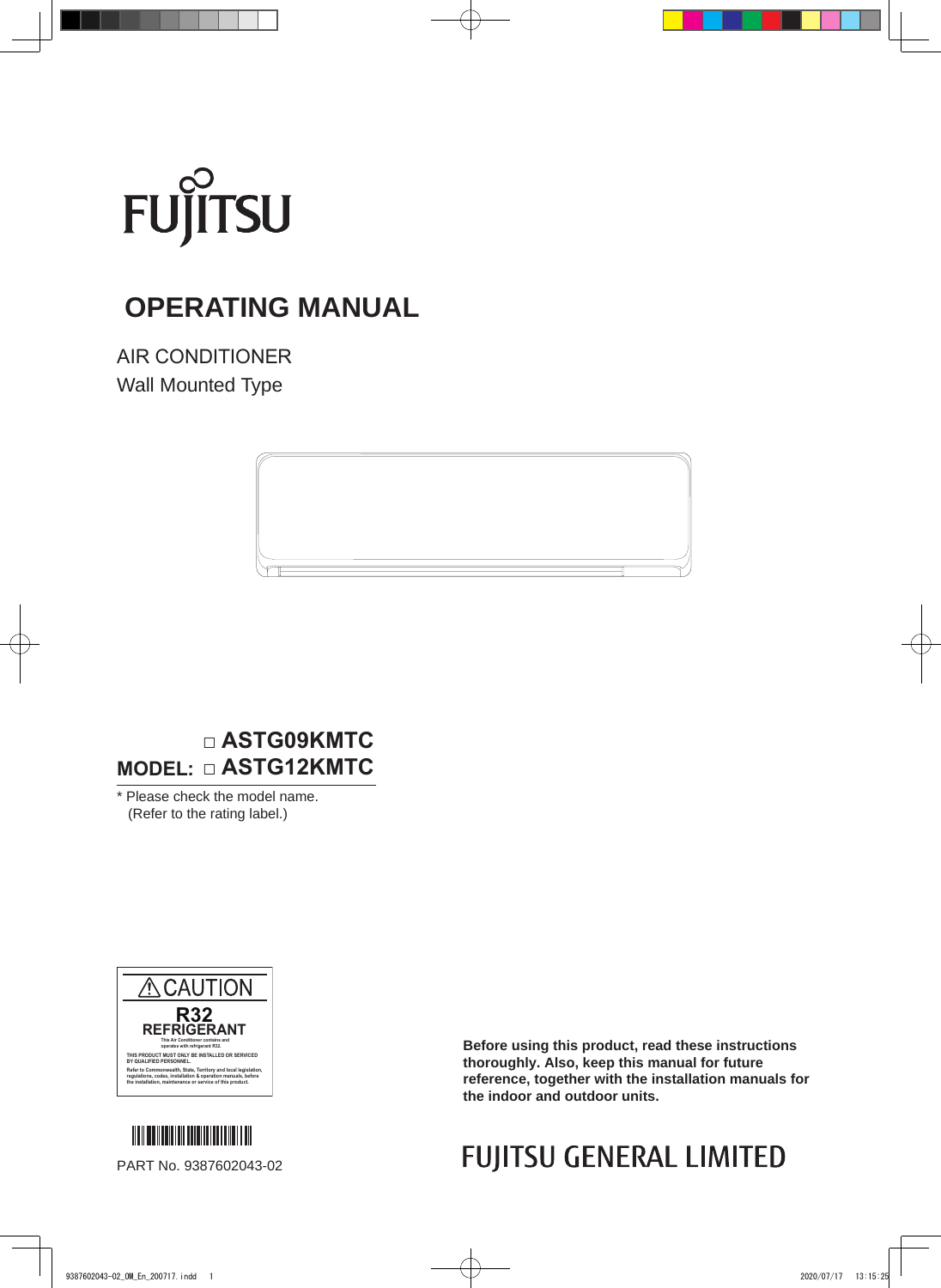## **Contents**

| 1. |      |                                         |  |
|----|------|-----------------------------------------|--|
| 2. |      |                                         |  |
| 3. |      |                                         |  |
|    | 31   |                                         |  |
|    | 3.2. |                                         |  |
| 4. |      |                                         |  |
| 5. |      |                                         |  |
|    | 5.1. |                                         |  |
|    | 5.2. |                                         |  |
| 6. |      |                                         |  |
|    | 6.1. |                                         |  |
|    | 6.2. |                                         |  |
|    | 6.3. |                                         |  |
|    | 6.4. |                                         |  |
| 7. |      |                                         |  |
|    | 7.1. |                                         |  |
|    | 7.2. | Human sensor for energy saving  7       |  |
|    | 7.3. |                                         |  |
|    | 7.4. |                                         |  |
| 8. |      |                                         |  |
|    | 8.1. |                                         |  |
|    | 8.2. | Outdoor Unit Low Noise operation  8     |  |
|    | 8.3. |                                         |  |
| 9. |      |                                         |  |
|    | 9.1. | Remote controller custom code setting 8 |  |
|    |      |                                         |  |
|    |      |                                         |  |
|    |      |                                         |  |
|    |      |                                         |  |
|    |      |                                         |  |

## **1. SAFETY PRECAUTIONS**

To prevent personal injury or property damage, read this section carefully before you use this product, and be sure to comply with the following safety precautions.

Incorrect operation due to failure to follow the instructions may cause harm or damage, the seriousness of which is classified as follows:

## **WARNING**

**This mark warns of death or serious injury.**

 **CAUTION**

**This mark warns of injury or damage to property.**

This mark denotes an action that is PROHIBITED.

This mark denotes an action that is COMPULSORY.

Explanation of symbols displayed on the indoor unit or outdoor unit.

#### **WARNING**

This symbol shows that this product uses a flammable refrigerant. If the refrigerant is leaked and exposed to an external ignition source, there is a risk of fire.





This symbol shows that the operating manual should be read carefully.

#### **CAUTION**

This symbol shows that a service personnel should be handling this equipment with reference to the installation manual.

#### **CAUTION**

 $|\mathbf{i}|$ 

This symbol shows that information is available such as the operating manual or installation manual.

## **WARNING**

- This product contains no user-serviceable parts. Always consult authorized service personnel for repairing, installation, and relocation of this product. Improper installation or handling will cause leakage, electric shock, or fire.
- In the event of a malfunction such as burning smell, immediately stop operation of the air conditioner, and disconnect all the power supply by turning off the electrical breaker or disconnecting the power plug. Then consult authorized service personnel.
- Take care not to damage the power supply cable. If it is damaged, it should be replaced only by authorized service personnel in order to avoid a hazard.
- In the event of refrigerant leakage, be sure to keep away from fire or any flammables, and consult authorized service personnel.
- In the event of a thunder storm or any prior sign of a lightning strike, turn off the air conditioner via the remote controller, and refrain from touching the product or the power source to prevent any electrical hazards.
- This product shall be stored in a room without continuously operating ignition sources (for example: open flames, an operating gas appliance or an operating electric heater).
- This product shall be stored in a well-ventilated area.
- Be aware that refrigerants may not contain an odour.
- This product shall be stored so as to prevent mechanical damage from occurring.
- Disposing of the product shall be done properly, in compliance with national or regional regulations.
- During transportation or relocation of the indoor unit, pipes shall be covered with the wall hook bracket for protection.

Do not move this product by holding the indoor unit pipes. (The stress applied to the pipe joints may cause the flammable gas to leak during operation).

- This product is not intended for use by persons (including children) with reduced physical, sensory or mental capabilities, or lack of experience and knowledge, unless they have been given supervision or instruction concerning use of this product by a person responsible for their safety. Children should be supervised to ensure that they do not play with this product.
- Dispose of the packing materials safely. Tear and dispose of the plastic packing bags so that children cannot play with them. There is danger of suffocation if children play with the original plastic bags.
- Do not install the unit in area filled with mineral oil such as a factory or area containing a large amount of splashed oil or steam such as a kitchen.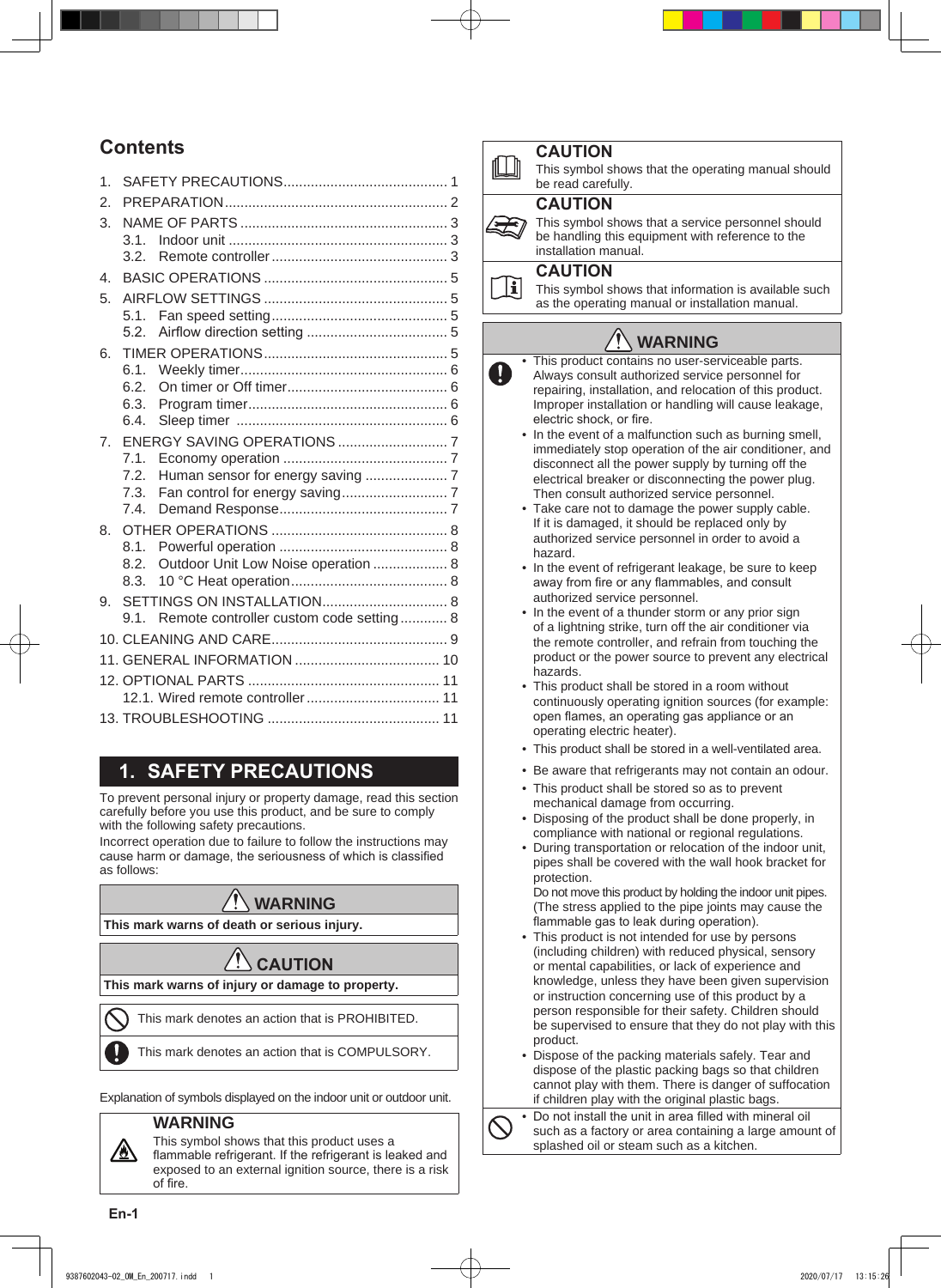| /!\ WARNING                                            |
|--------------------------------------------------------|
| Do not start or stop the operation of this product by  |
| inserting or pulling out the power plug, or by turning |
| on or off the circuit breaker.                         |

- Do not use flammable gases near this product.
- Do not expose yourself directly to the cooling airflow for many hours.
- Do not insert your fingers or any other objects into outlet port or inlet port.
- Do not operate with wet hands.
- Do not use means to accelerate the defrosting process or to clean this product, other than those recommended by the manufacturer.
- Do not pierce or burn.

## **CAUTION**

- Provide occasional ventilation during use.
- Always operate this product with air filters installed.
- Ensure that any electronic equipment is at least 1 m (40 in) away from this product.
- Disconnect all the power supply when not using this product for extended periods.
- After a long period of use, ensure to get the mounting of the indoor unit checked to prevent this product from falling down.
- The airflow direction and the room temperature should be carefully considered when you use this product in a room with infants, children, elderly or sick persons.
- Keep the surroundings of the outdoor unit clean and tidy, and do not place items around it. Any objects blocking or entering from the outlet ports may cause product malfunction.
- Do not direct the airflow at fireplaces or heating apparatus.
- Do not block or cover the intake grille and the outlet port.
- Do not apply any heavy pressure to radiator fins.
- Do not climb on, place objects on, or hang objects from this product.
- Do not place any other electrical products or household belongings under this product. Dripping condensation from this product might get them wet, and may cause damage or malfunction of your property.
- Do not expose this product directly to water.
- Do not use this product for preservation of food, plants, animals, precision equipment, art work, or other objects. This may cause quality deterioration of those items.
- Do not expose animals or plants to the direct airflow.
- Do not drink the drainage from the air conditioner.
- Do not pull the power supply cable.
- Do not touch the aluminum fins of heat exchanger built-in this product to avoid personal injury when you maintain the unit.
- Do not stand on unstable steps when operating or cleaning this product. It may overturn and can cause injury.

This product contains fluorinated greenhouse gases.

## **2. PREPARATION**

 **WARNING** Take care to prevent infants and young children from accidentally swallowing the batteries.



#### **Indoor unit accessories**

Please check that the following accessories are included.











- **1~3.** Put batteries as shown in the figure above.
	- **4.** Press  $\bigcirc$  and to start clock setting.
	- **5.** Press  $\overline{\text{SELECT}}(\triangle\heartsuit)$  to set day of the week (Monday to Sunday).
		- \* By pressing  $\text{TEMP}$  ( $\odot \odot$ ), the time indicator can be changed from a 24-hour to a 12-hour clock.
	- **6.** Press NEXT to continue.
	- **7.** Press **SELECT** ( $\triangle \triangledown$ ) to set the clock. Press the buttons to change the clock by a minute. Press down the buttons to change the clock by 10 minutes.
	- **8.** Press **[SEND]** to complete the setting. Be close to the indoor unit. If you press the button from a distance, settings may not be properly sent.

#### **NOTES:**

- Use specified type of batteries only.
- Do not mix different types or new and used batteries together.
- Batteries can be used about 1 year in ordinary use.
- If the remote control range noticeably shortens, replace the batteries, and press RESET $\circ$  as shown in page 4.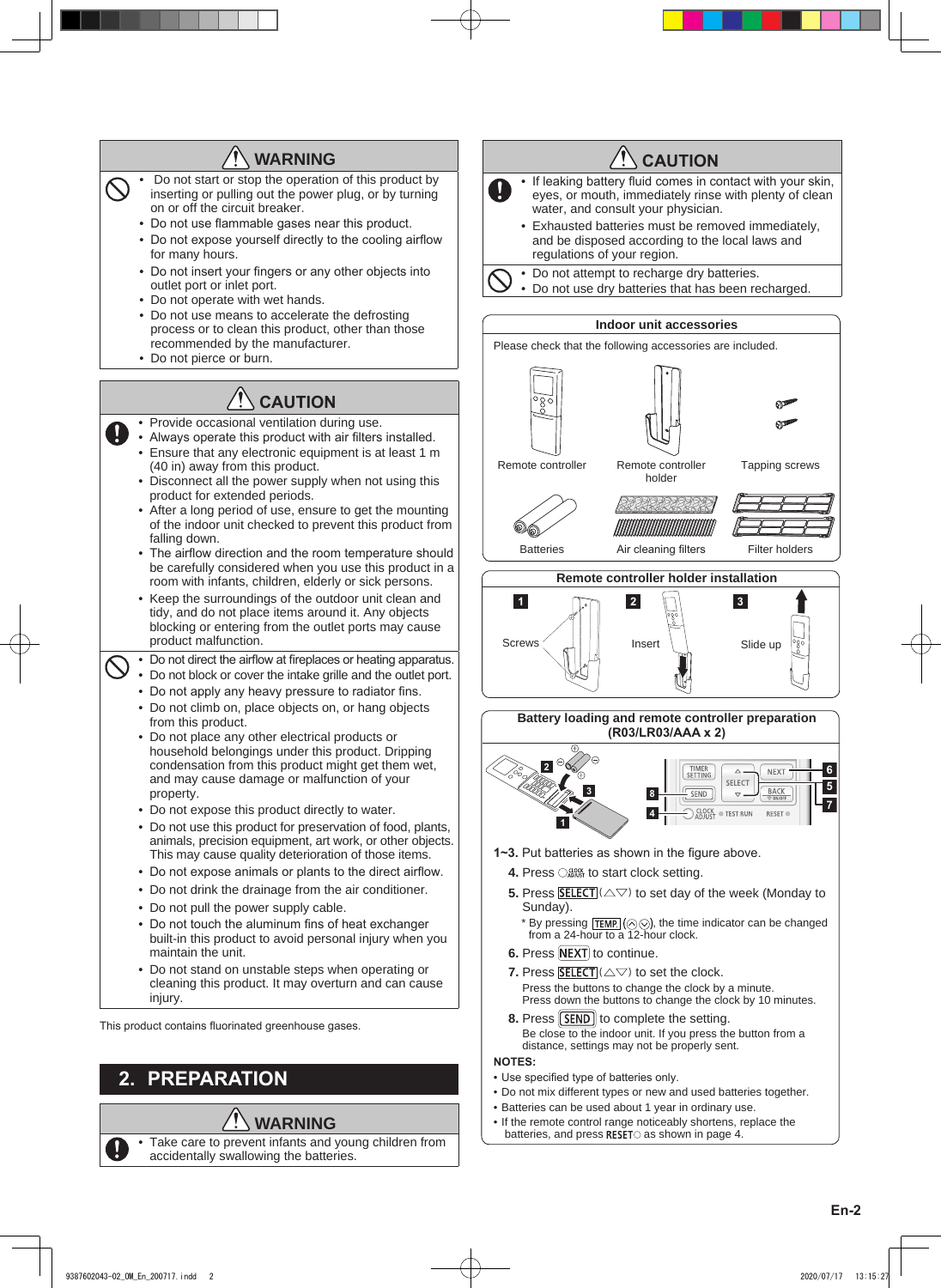## **3. NAME OF PARTS**

#### **CAUTION**

For appropriate signal transmission between the remote n controller and the indoor unit, keep the signal receiver away from the following items:

- Direct sunlight or other strong lights
- Flat-panel television screen

In rooms with instantaneous fluorescent lights, such as inverter type ones, the signal may not be transmitted properly. In such a case, consult the store of purchase.

#### **3.1. Indoor unit**



\*1) Before starting operation, make sure that the intake grille is closed completely. Incomplete closing may affect the proper function or performance of the product.

\*2) Indicator lamps light in the following conditions.

| <b>Name</b> |           | Color  | <b>Operation or condition</b>                                             |
|-------------|-----------|--------|---------------------------------------------------------------------------|
|             | Operation | Green  | Normal operation                                                          |
|             | Timer     | Orange | Timer operation                                                           |
|             | Economy   | Green  | Economy operation<br>10 °C HEAT operation                                 |
|             |           | Orange | Function not available<br>(This lamp may blink. Refer to page 11 and 12.) |

#### **3.2. Remote controller**

When you use the optional remote controller, the appearance and the operation procedure may differ.

For details, please refer to the operating manual of each remote controller.

- $*$  : The setting must be done while the setting screen is displayed for each function.
- : The button is controllable only when the air conditioner is operating.

#### **Signal transmitter**

Aim at the signal receiver of the indoor unit properly.

- Operating range is approximately 7 m.
- $\blacktriangle$  ] will appear when the signal is transmitted.
- The indoor unit will emit a beep when it receive the signal properly. If there is no beep, press the button again.

#### **Remote controller display**

In this section, all the possible indicators are displayed for description. In actual operation, the display is linked with the button operation, and only shows the necessary indicators for each setting.

| For Basic operations  Refer to page 5. |                                                |    |  |  |  |
|----------------------------------------|------------------------------------------------|----|--|--|--|
| (ମ୍                                    | Starts or stops the air conditioner operation. |    |  |  |  |
|                                        | [MODE] Changes the operation mode.             | жI |  |  |  |
| TEMP.                                  | Adjusts the setting temperature.               | жI |  |  |  |

|                                                          | For 10 °C Heat operation  Refer to page 8. |
|----------------------------------------------------------|--------------------------------------------|
| <sup>ტ10</sup> XHEAT Activates the 10 °C Heat operation. |                                            |
|                                                          |                                            |

| For Energy saving operations  Refer to page 7. |                                                                                   |  |  |  |  |  |
|------------------------------------------------|-----------------------------------------------------------------------------------|--|--|--|--|--|
| <u> ကြလေး</u>                                  | Activates or deactivates the Economy<br>operation.                                |  |  |  |  |  |
| <b>ENERGY SAVING</b><br>PROGRAM<br>[SENSOR]    | Activates or deactivates the Energy saving<br>program that uses the human sensor. |  |  |  |  |  |

| For Outdoor Unit Low Noise operation |                                                                   |  |  |  |  |
|--------------------------------------|-------------------------------------------------------------------|--|--|--|--|
| Refer to page 8.                     |                                                                   |  |  |  |  |
| (OUTDOOR UNIT)<br>(LOW NOISE)        | Activates or deactivates the Outdoor Unit Low<br>Noise operation. |  |  |  |  |

Do not press this button in normal use. It starts the test run (for use by authorized service personnel only). **NOTES:** If the test run starts unintentionally, press on to quit the test run.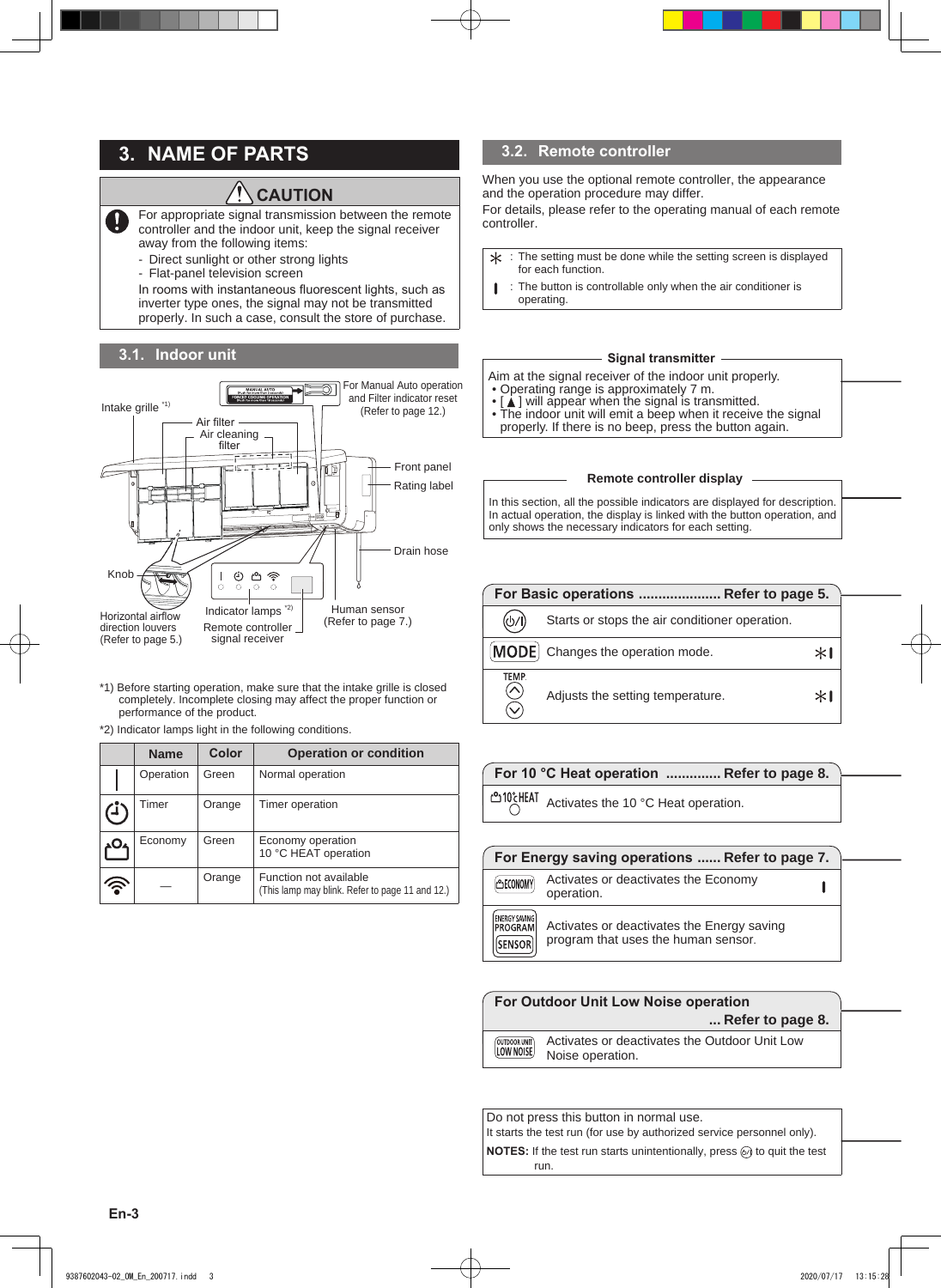

 $\mathbf{I}$ 

 $*<sub>1</sub>$ 

 $*<sub>1</sub>$ 

 $\mathbf{I}$ 

 $\ast$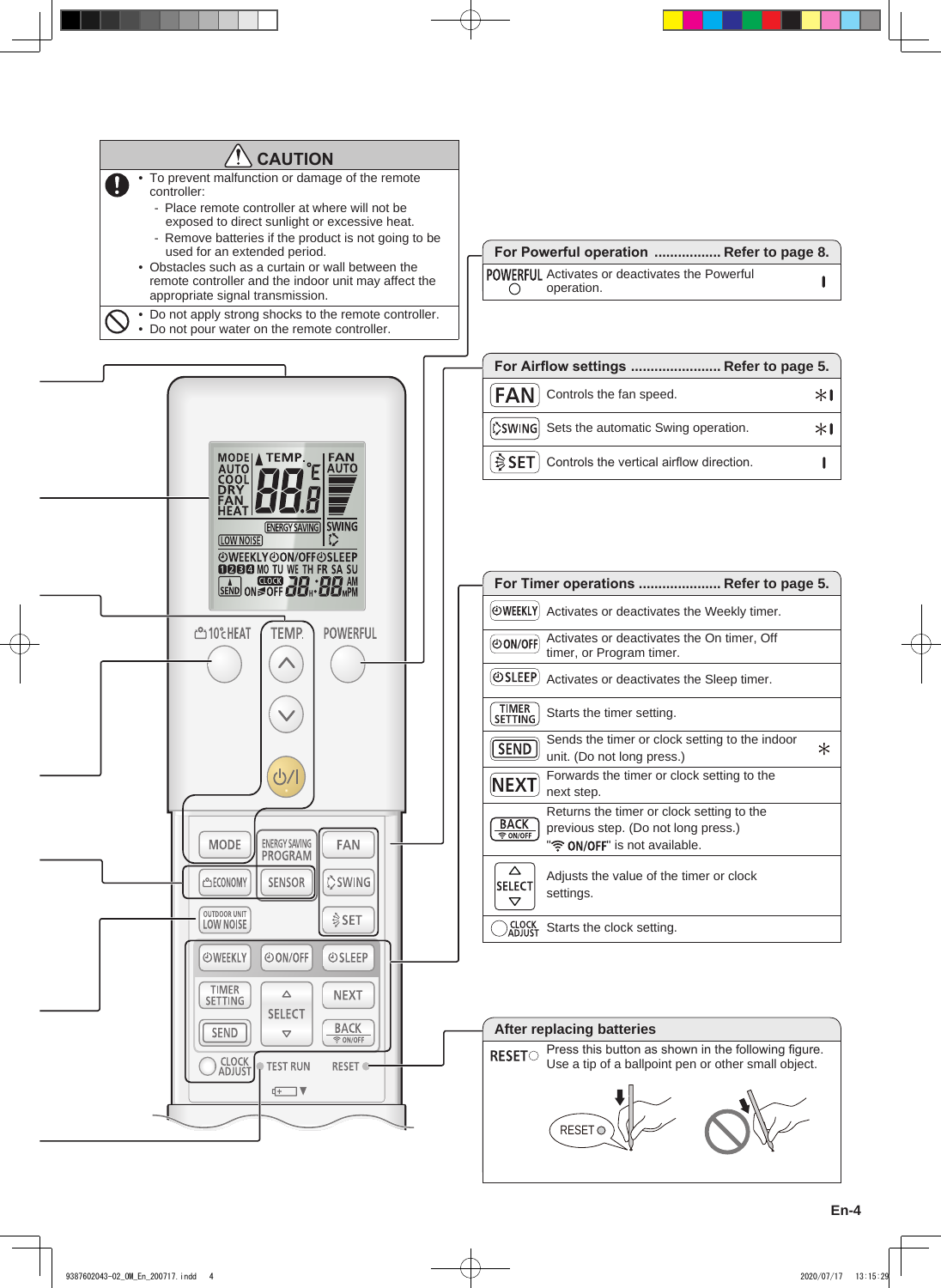## **4. BASIC OPERATIONS**

#### ■ 3 steps to start operation

- **1.** Press  $(\psi)$  to start or stop the operation.
- **2.** Press MODE to select the operation mode. The operation mode changes as follows.  $\rightarrow$  AUTO  $\rightarrow$  COOL  $\rightarrow$  DRY  $\rightarrow$  FAN  $\rightarrow$  HEAT
- **3.** Press  $TEMP(\Diamond \Diamond)$  to set the desired temperature. The temperature changes by 0.5 °C increments.

|                  | Temperature setting range |  |  |  |  |
|------------------|---------------------------|--|--|--|--|
| Auto/Cooling/Dry | $18.0 - 30.0$ °C          |  |  |  |  |
| Heating          | $16.0 - 30.0$ °C          |  |  |  |  |

#### **NOTES:**

- In the Cooling or Dry mode, set the temperature lower than the current room temperature.
- In the Heating mode,
- set the temperature higher than the current room temperature.
- at the beginning of the operation, the indoor unit fan rotates at very low speed for 3-5 minutes.
- the Automatic defrosting operation overrides the Heating operation when necessary.
- In the Fan mode, temperature control is not available.

#### ■ **Temperature unit switching**

- **1.** Press  $(\sqrt{v})$  until only the clock is displayed.
- **2.** Press down  $\boxed{\mathsf{TEMP}}(\odot)$  for more than 5 seconds.
- The current temperature unit will be displayed. (Factory setting: °C) **Press**  $\overline{\text{TEMP}}(\bigcirc \bigcirc$  **to switch the temperature unit. (°C**  $\Leftrightarrow$  **°F)**
- **4.** Press  $\textcircled{v}$  to finish the setting. If you do not press the button for 30 seconds, the displayed temperature unit will be set.

## **5. AIRFLOW SETTINGS**

#### **5.1. Fan speed setting**

 $\mathcal{P}$  Press (FAN) to control the fan speed. The fan speed changes as follows.



When AUTO is selected, the fan speed depends on the operating condition.

To increase the air cleaning effect, set the fan speed to High.

#### **5.2. Airflow direction setting**

For details of the airflow ranges, refer to "Airflow direction range".

#### ■ Vertical airflow direction setting

- **1.** Press  $\frac{1}{2}$ **SET** to adjust the vertical airflow direction.
- **Horizontal airflow direction setting**

## $\prime$ ! $\setminus$  CAUTION

Before you adjust the horizontal airflow direction, make sure that the vertical airflow direction louver has been stopped completely.

Adjust two knobs by hand.

#### ■ Swing operation setting

**Press (SWING)** to start/stop the Swing operation.

**NOTES:** The Swing operation may stop temporarily when the indoor unit fan is rotating at very low speed or is stopped.

**En-5**

#### ■ **Airflow direction range**

#### **Vertical airflow direction**

|                           | Change by $(\frac{1}{2}$ SET $ $ $ 1 \rightleftarrows 2 \rightleftarrows 3 \rightleftarrows 4 \rightleftarrows 5 \rightleftarrows 6$ |
|---------------------------|--------------------------------------------------------------------------------------------------------------------------------------|
| Swing operation by CSWING |                                                                                                                                      |
| Cooling, Dry              |                                                                                                                                      |
| Heating                   | $3 \Longleftrightarrow 6$                                                                                                            |
| Fan *                     | $1 \Longleftrightarrow 4$ or $3 \Longleftrightarrow 6$                                                                               |

\* The Swing operation range depends on the airflow direction set before the Swing operation.

**NOTES:**

- Do not adjust the airflow direction louvers by hand.
- In the Auto or Heating mode, the airflow direction stay position 1 for a while from the start of the operation.
- In the Cooling or Dry mode, position 1-3 is recommended to prevent condensation drips damaging your property. If position 4-6 keeps for 30 minutes or more in these modes, the airflow direction changes to position 3 automatically.

## **6. TIMER OPERATIONS**

**NOTES:** When  $[\circled{t}]$  indicator on the indoor unit blinks, set the clock and timer again. This blinking shows that the internal clock go wrong due to an interruption of the power supply. (Refer to page 10.)

#### ■ **Timer setting procedure**

Before setting the timer, please adjust the clock. (Refer to "remote controller preparation").

- **1.** Press **SETTING** 
	- $\Theta$ WEEKLY on the remote controller display will blink.
- **2.** Press **SELECT** ( $\triangle \triangledown$ ) to choose timer operation. The timer operation will change as follows:

| <b>ÖWEEKLY</b>               | Weekly timer  | Enables you to set operation<br>schedules up to 4 setting for each<br>day of the week.       |
|------------------------------|---------------|----------------------------------------------------------------------------------------------|
| <b>むON/OFF</b><br><b>TON</b> | On timer      | Starts the operation at your desired<br>time.                                                |
| <b>むON/OFF</b><br>OFF1       | Off timer     | Stops the operation at your desired<br>time.                                                 |
| <b>むON/OFF</b><br>[ON≢OFF]   | Program timer | Operates as the combination of the<br>On timer and Off timer.                                |
| <b>GISLEEP</b>               | Sleep timer   | Supports your comfortable sleep<br>by moderating the air conditioner<br>operation gradually. |

- **3.** Press NEXT
- **4.** Set each timer operation.
- For details, refer to the following instructions of each timer setting. **5.** Press **SEND** to complete the timer setting.
- Be close to the indoor unit.
- To cancel the timer setting during the procedure, press  $\sqrt{\frac{71\text{MER}}{5 \text{ETTING}} }$ again.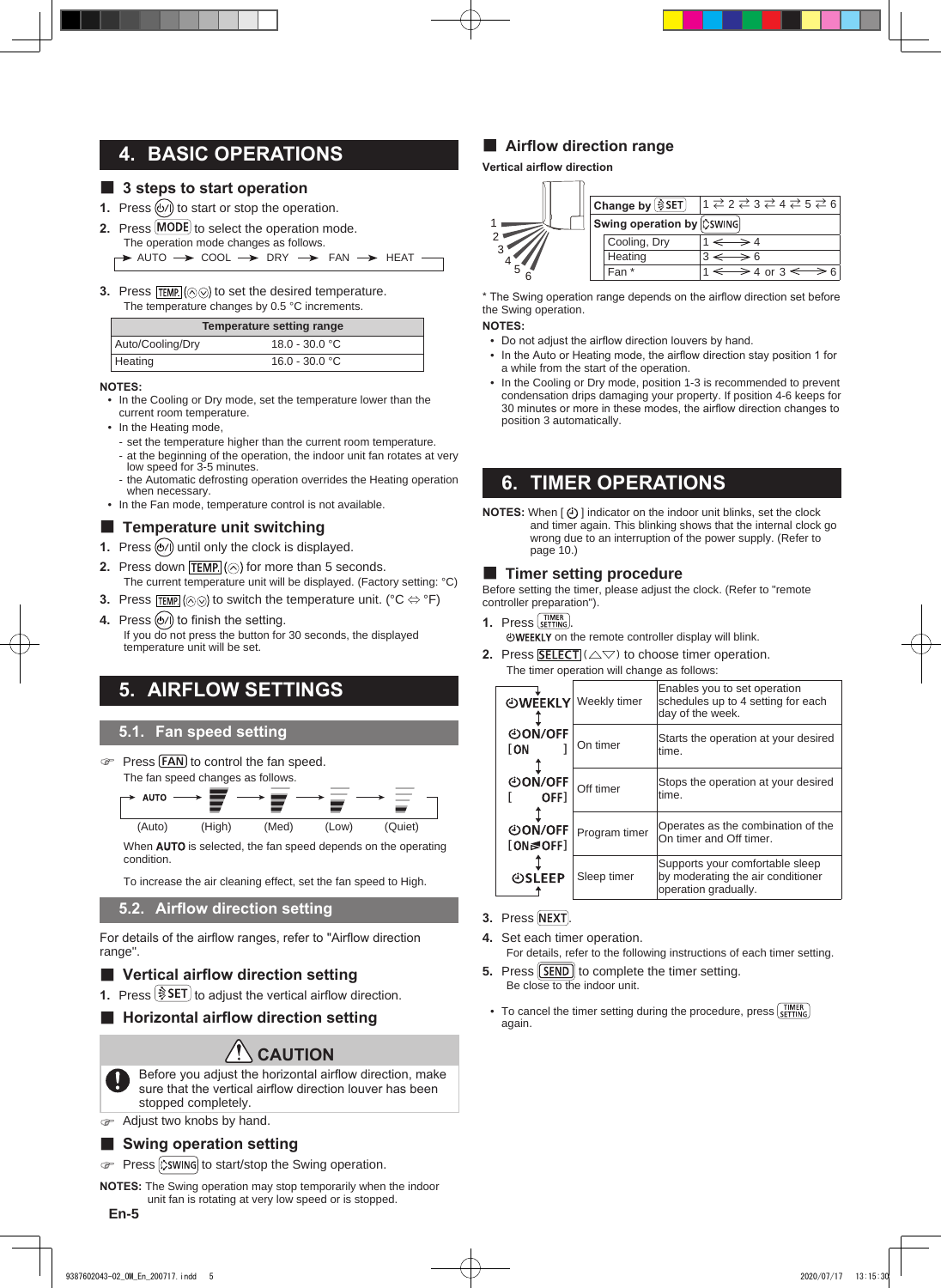#### **6.1. Weekly timer**

#### ■ **Setting details**

- **1.** Select Weekly timer in step 2 of "Timer setting procedure".
- **2.** Press  $\overline{\text{SELECT}}(\triangle \triangledown)$  to select the program number and the day of the week.

Selected program number (1~4) and the day of the week will blink.





#### **3.** Press [NEXT].

**4.** Press  $\overline{\text{SELECT}}(\triangle \triangledown)$  to choose the timer operation.



#### **5.** Press [NEXT].

When you chose "Without a timer" in step 4, the setting display will return to step 1.

**6.** Press  $\overline{\text{SELECT}}(\triangle\heartsuit)$  to set on time or off time.

#### **7.** Press **NEXT**

When you chose "Off timer" in step 4, the setting display will return to step 1.

#### **8.** Press  $\overline{\text{SELECT}}(\triangle\heartsuit)$  to set the temperature.

| Temperature setting range |                                                                                              |  |  |  |  |
|---------------------------|----------------------------------------------------------------------------------------------|--|--|--|--|
| Auto, Cooling,            | 18.0-30.0 $^{\circ}$ C                                                                       |  |  |  |  |
| or Dry mode:              | *Even if you set to 10.0, 16.0-17.5 $\degree$ C, the air<br>conditioner will run at 18.0 °C. |  |  |  |  |
| Heating mode:             | 10.0 or 16.0-30.0 °C                                                                         |  |  |  |  |

#### **9.** Press NEXT

The setting display will return to step 1.

**10.** Press **SEND** to complete the setting.

Be close to the indoor unit.

**NOTES:**  $[\vec{C}]$  indicator on the indoor unit will not turn on even if the setting is complete.

- If you want to return the previous step, press  $\left(\frac{\text{BACK}}{\text{SOWOFF}}\right)$ .
- To check the schedule, use  $\sqrt{\text{SELECT}} (\triangle \bigtriangledown)$  to browse the Weekly timer settings in step 1.
- To finish checking, press **SETTING**
- To deactivate the Weekly timer, press  $\overline{\text{(\textcirc)}\text{WEEKLY}}$  while  $\textcircled{\text{WEEKLY}}$  is shown on the remote controller display The indicator will disappear.

#### **NOTES:**

- The operation modes will be the same as the mode at the last time operation was stopped, so Cooling → Heating → Cooling → Heating type of operations cannot be set automatically.
- If you set the On timer and Off timer on the same time, the On timer will work.
- If two On timers are set on the same time, the air conditioner will run in the order of the program number.
- You cannot the Weekly timer and the other timers simultaneously. If you use the On/Off timer, the Program timer, or the Sleep timer while the Weekly timer is activated, the Weekly timer will be deactivated.

In such a case, activate the Weekly timer after the other timer finishes.

• If the wired remote controller (optional) is connected, this function is restricted.

#### ■ **Examples of Weekly timer**

Example 1

|          | 7:00              | 9:00                | 11:00   | 17:00             | 23:00        |
|----------|-------------------|---------------------|---------|-------------------|--------------|
| Monday   | Program           | Program             |         | Program           | Program      |
| to       |                   |                     |         |                   |              |
| Friday   | On                | Off                 |         | On                | Off          |
|          | 26 °C             |                     |         | 28 °C             |              |
|          | Wake up Leave for |                     |         | Come back Go to   |              |
|          |                   | work                |         | home <sup>'</sup> | <b>sleep</b> |
| Saturday |                   | (No timer settings) |         |                   |              |
| Sunday   |                   | Program             | Program | Program           | Program      |
|          |                   |                     |         |                   |              |
|          |                   | Off                 | Off     | Off               | Off          |
|          | : (On)            | (On)                | (On)    | (On)              |              |

Example 2: You can specify temperature settings using the On timer in the Weekly timer.

| 7:00      | 9:00      | 17:00          | 23:00     |
|-----------|-----------|----------------|-----------|
| Program 1 | Program 2 | Program 3      | Program 4 |
| On        | On        | On             | On        |
| 28 °C     | 26 °C     | $27^{\circ}$ C | 28 °C     |
|           |           |                |           |

**6.2. On timer or Off timer**

- **1.** Select On timer or Off timer in step 2 of "Timer setting procedure".
- **2.** Press  $\boxed{\text{SELECT}}(\triangle\heartsuit)$  to set on time or off time. Pressing the button: The time will change by +5/-5 minutes. Pressing down the button: The time will change by +10/-10 minutes.
- To deactivate the On/Off timer, press  $\overline{\textcircled{\small{0}N/OFF}}$  while  $\overline{\textcircled{\small{0}N/OFF}}$  is shown on the remote controller display The indicator will disappear.

#### **6.3. Program timer**

**1.** Set On timer and Off timer. (Refer to "6.2. On timer or Off timer).

**2.** Select Program timer in step 2 of "Timer setting procedure". The timer whose setting time is closer to the current time works first. The order of the timer operation is displayed as follows:

| Timer                             | Indicator on the remote controller display |  |
|-----------------------------------|--------------------------------------------|--|
| $On \rightarrow \text{Off timer}$ | $ON \triangleright$ OFF                    |  |
| $Off \rightarrow On$ timer        | $ON \triangleleft$ OFF                     |  |
|                                   |                                            |  |

**NOTES:** You can set the Program timer only within a span of 24 hours.

#### **6.4. Sleep timer**

- **1.** Select Sleep timer in step 2 of "Timer setting procedure".
- **2.** Press  $\overline{\text{SELECT}}(\triangle\triangledown)$  to set the time until the operation stops.

Each time you press the button, the time changes as follows: 0H



• To deactivate the Sleep timer, press  $(\bigcirc$  SLEEP while  $\bigcirc$  SLEEP is shown on the remote controller display. The indicator will disappear.

During the Sleep timer operation, the setting temperature changes as the following figure.



After the set time has elapsed, the air conditioner operation turns off.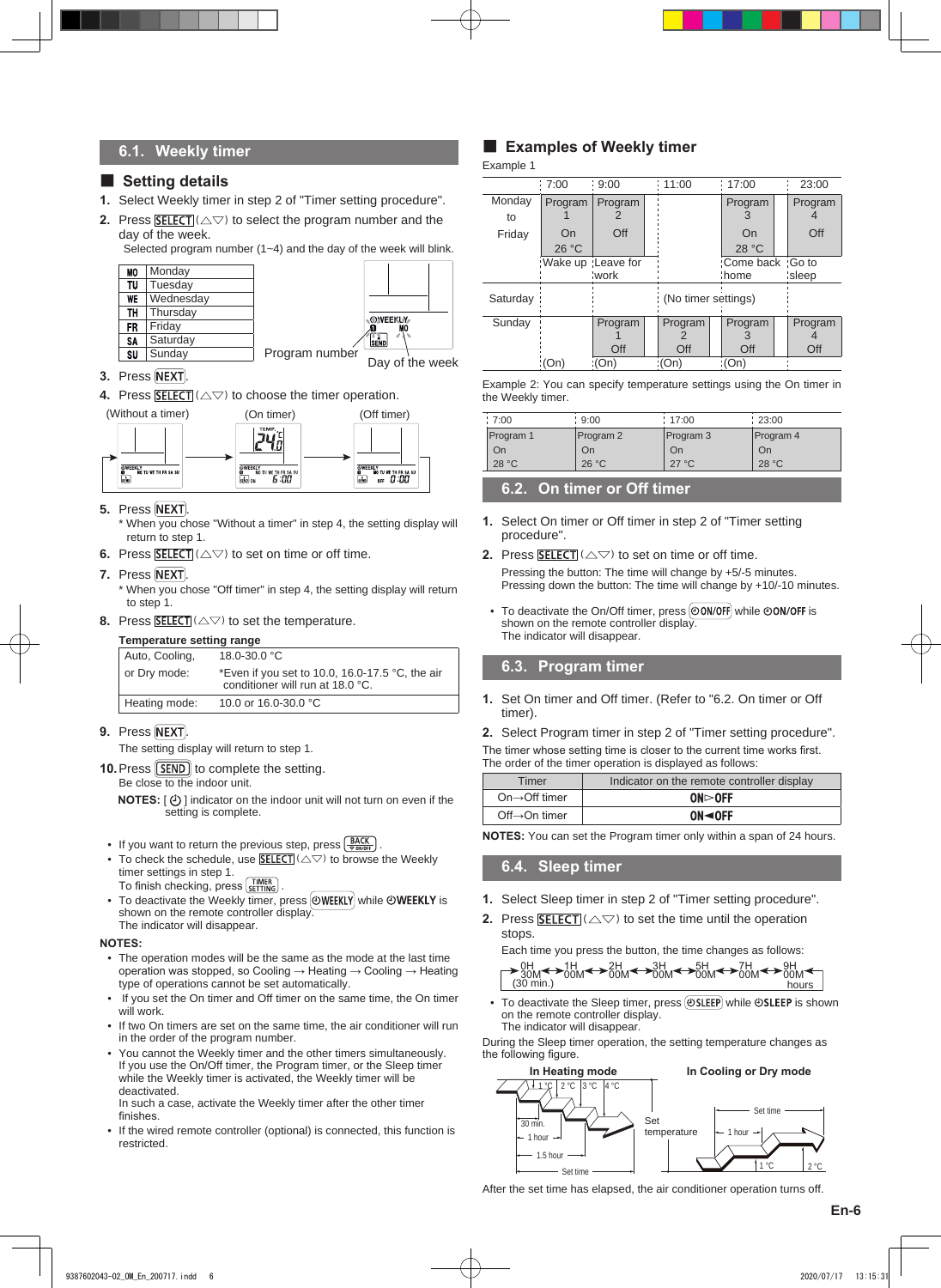## **7. ENERGY SAVING OPERATIONS**

#### **7.1. Economy operation**

It saves more electricity than other operation modes by changing the set temperature to a moderate setting.

 $\circledast$  Press (ΔECONOMY) to activate/deactivate the Economy operation.

[ ] indicator on the indoor unit will turn on.

| Operation<br>mode                                          | Room temperature                           |  |
|------------------------------------------------------------|--------------------------------------------|--|
| Few degrees higher than the set temperature<br>Cooling/Dry |                                            |  |
| Heating                                                    | Few degrees lower than the set temperature |  |

**NOTES:**

- In the Cooling, Heating, or Dry mode, the maximum output of this operation is approximately 70 % of usual operation.
- This operation cannot be performed during the temperature
- monitoring by the Auto mode.

#### **7.2. Human sensor for energy saving**

## **WARNING**

• Do not use this function when there are only infants, children, elderly, or sick persons in the room.

## **CAUTION**

• Do not use this function in server rooms or other places where there is no one in the room.

• Do not place large objects near the human sensor. Also keep heating units outside the sensor's detection area.

When no one is in the room, the air conditioner operates moderately to prevent waste of electricity.

(This function is activated at the time of purchase.)

- To change the setting, press  $(SENSOR)$ .
- While the Energy Saving program is activated, **ENERGY SAVING** on the remote controller display will turn on.

#### **NOTES:**

- The following operations will override the Energy Saving program. - Sleep timer operation
- 10 ˚C Heat operation
- The Energy Saving program may not work when the room temperature is very different from the set temperature, such as when immediately after starting the operation.

#### ■ **Details on Energy Saving program**

Human sensor on the indoor unit detects movement of people. If there is no one in the room for approximately 20 minutes, the temperature will be adjusted moderately.

When someone comes back into the room, the air conditioner revert to the original settings.

| Operation                                                          | Room temperature                                      |  |  |
|--------------------------------------------------------------------|-------------------------------------------------------|--|--|
| mode                                                               | (When there is no one there)                          |  |  |
| Cooling/Dry                                                        | Higher than the set temperature (Max. $+2^{\circ}$ C) |  |  |
| Heating                                                            | Lower than the set temperature (Max. $-4^{\circ}$ C)  |  |  |
| Depending on the operating mode (Cooling/Heating/<br>Auto<br>Dry). |                                                       |  |  |

#### **Detection range of Human sensor**





F[

**NOTES:** Since Human sensor detects infrared light given out by people, the detection may be incorrect in the following situations.

#### **Situations in which the sensor may detect no one in the room, even when there is someone there:**

- When the room temperature is high and the difference with people's body temperature is small. (Such as when the temperature is 30°C or higher in summer.)
- When someone in the room do not move for a long time.
- When someone is hidden behind a sofa, other furniture, glass, or in similar situations.
- When someone is wearing extremely thick clothing and turn their backs on the sensor.

#### **Situations in which the sensor may detect people in the room, even when there is no one there**

- When there is a dog or a cat moving around in the room.
- When wind is moving curtains or plants.
- When heating units, humidifiers, or electric appliances such as oscillating electric fans are operating.

#### **7.3. Fan control for energy saving**

In the Cooling operation, when the room temperature reaches the set temperature, the indoor unit fan rotates intermittently to save power. (This function is deactivated at the time of purchase.)

To change the setting, use the following steps;

- **1.** Press  $\textcircled{y}$  until only the clock is displayed on the remote controller display.
- **2.** Press down [FAN] for more than 5 seconds. The current Fan Control status ( $f_L$ ) is displayed.
- **3.** Press  $TEMP$  ( $\otimes \otimes$ ) to switch between activated (  $ON$  ) or deactivated  $($  OFF $)$ .
- **4.** Press  $\textcircled{q}$  to send the setting to the indoor unit. The display will return to the original screen.
- **NOTES:** If you do not press any buttons for 30 seconds after  $f_i$  is displayed,  $f\dot{f}$  will turn off. In this case, repeat the setting from step 2.

#### **7.4. Demand Response**

This product is designed to be compatible with Air Conditioning Demand Response program.

To utilize the function, you need a separate arrangement with your electricity supplier. Please check availability in the place of use.

When your electricity supplier activates one of the following 3 Demand Response (DR) modes, the air conditioner switches over to the appropriate operation.

During the DR mode, [ |] indicator on the indoor unit will blink.

Blinking pattern and the intervals are as follows:

| <b>Operation mode</b>        | Indicator lamp blinking pattern                                |  |
|------------------------------|----------------------------------------------------------------|--|
| Auto/Cooling/Heating/Dry/Fan | $\rightarrow$ On $\rightarrow$ Blinks (2 times) $\rightarrow$  |  |
| 10°C Heat operation          | $\rightarrow$ Off $\rightarrow$ Blinks (2 times) $\rightarrow$ |  |

When the DR mode finishes, the air conditioner returns to the operation set before entering the DR mode.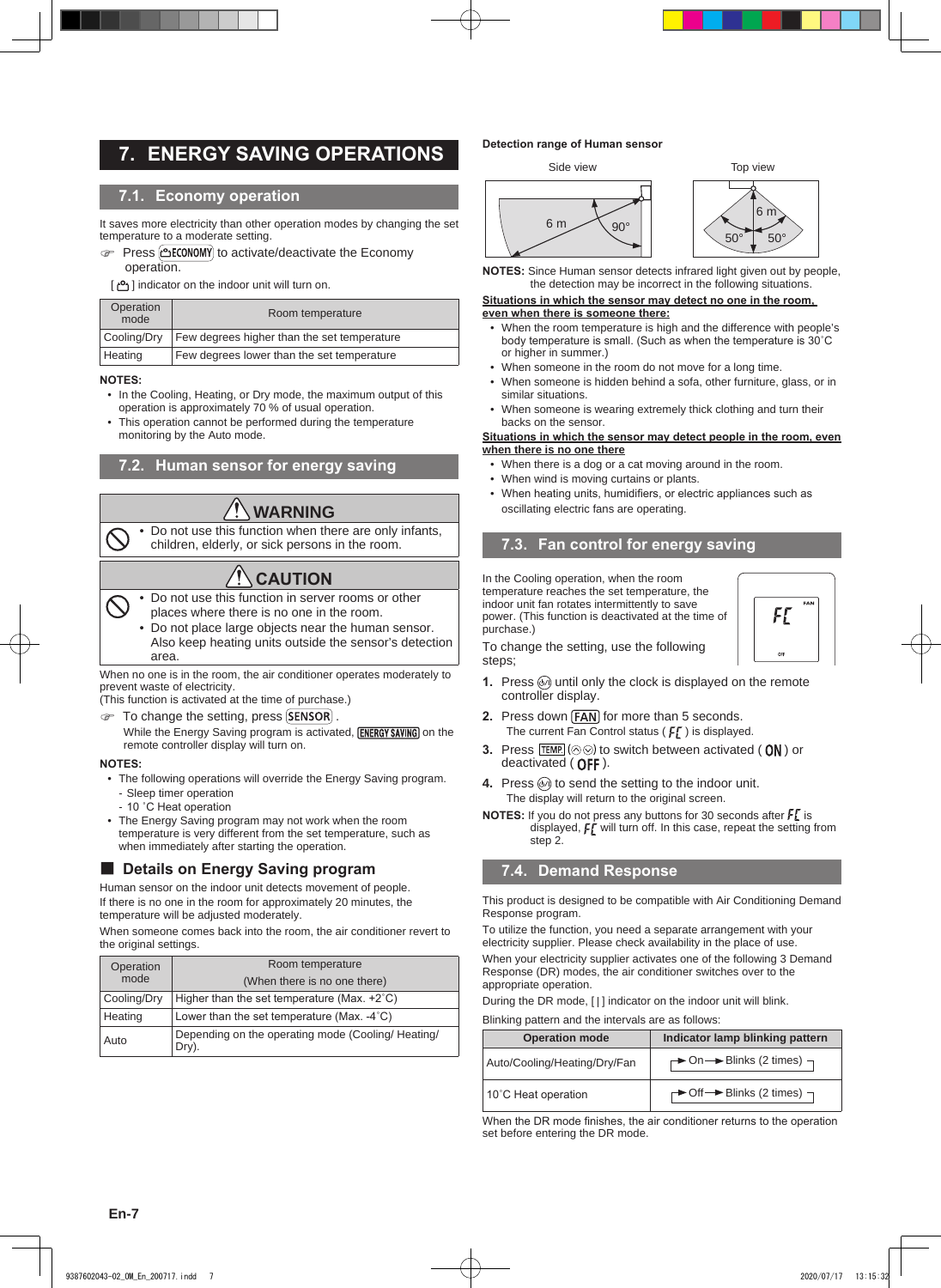#### ■ **Details on Demand Response mode**

| DR mode   | Description of operation in this mode                    |  |
|-----------|----------------------------------------------------------|--|
| DR mode 1 | Compressor off.                                          |  |
|           | Electrical energy consumption in 30 minutes:             |  |
| DR mode 2 | 50 % or less<br>(compared with rated energy consumption) |  |
|           | Electrical energy consumption in 30 minutes:             |  |
| DR mode 3 | 75 % or less<br>(compared with rated energy consumption) |  |

**NOTES:**

- During the DR mode, the cooling or heating performance may be reduced.
- During the DR mode, only the following operations are valid. - Turning off the operation by  $\circledcirc\!\!/\,$ 
	- Off timer operation
- The Powerful operation is performed within the operable range of the DR mode.
- During the DR mode, the Filter sign will not display.
- Timer setting error indicator will be prioritized over the DR mode indicator.

#### **If you have operational issues:**

- (1) Contact your electricity supplier to check whether they are activating the DR mode.
- (2) Is the air conditioner under the Demand controlling?

 $Yes$  Contact your electricity supplier.

No • Contact Fujitsu General (AUST.) PTY LIMITED. (Refer to your warranty card.) or

• Visit our website (www.fujitsugeneral.com.au).

## **8. OTHER OPERATIONS**

#### **8.1. Powerful operation**

In the Powerful operation, the air conditioner will operate at maximum power and strong airflow to cool down or warm up the room quickly.

Press <sup>POWERFUL</sup> to activate/deactivate the Powerful operation. When activated, the indoor unit will emit 2 short beeps. When deactivated, the indoor unit will emit 1 short beep.

The Powerful operation will be turned off automatically in the following situations:

- The Powerful operation runs for a certain amount of time and the room temperature reaches the set temperature in the Cooling, Dry, or Heating mode.
- 20 minutes after the Powerful operation has started.

**NOTES:**

- The airflow direction and the fan speed are controlled automatically.
- The Powerful operation cannot be performed simultaneously with Economy operation.
- The Powerful operation overrides the following operations. If the following operations are set, they will start after the Powerful operation finishes.
	- Outdoor Unit Low Noise operation
	- Energy Saving program
- If the wired remote controller (optional) is connected, this function is restricted.

#### **8.2. Outdoor Unit Low Noise operation**

The Outdoor Unit Low Noise operation lowers noise from the outdoor unit. During this operation, the rotation number of the compressor decreases and the outdoor unit fan rotates slowly.

**Press**  $\frac{\text{[QUHOMOME]} }{\text{[COWNOISE]}}$  to activate/deactivate the Outdoor Unit Low Noise operation.

While the Outdoor Unit Low Noise operation is activated, **LOW NOISE** on the remote controller is displayed.

The setting is preserved even if the air conditioner is turned off. **NOTES:** 

- This operation cannot be performed simultaneously with the Fan mode, Dry mode, and Powerful operation.
- If the wired remote controller (optional) is connected, this function is restricted.

#### **8.3. 10 °C Heat operation**

10 °C Heat operation maintains the room temperature at 10 °C so as to prevent the room temperature to drop too low.

- **Press** <sup>en 10</sup><sup>2</sup> HEAT</sup> to activate the 10 °C Heat operation. The indoor unit will emit 1 short beep and  $[0]$  indicator on the indoor unit will turn on.
- $\mathcal{P}$  Press  $(\psi)$  to turn off the air conditioner. [ $^{\circ}$ ] indicator will turn off.

#### **NOTES:**

- During the 10 °C Heat operation, only  $\frac{1}{2}$  SET is valid.
- When the room temperature is warm enough, this operation will not perform.
- If the wired remote controller (optional) is connected, this function is restricted.

## **9. SETTINGS ON INSTALLATION**

#### **9.1. Remote controller custom code setting**

By setting custom code of indoor unit and remote controller, you can specify the air conditioner which the remote controller controls.

When two or more air conditioners are in the room and you wish to operate them separately, set the custom code (4 selections possible).

**NOTES:** If custom codes is different between the indoor unit and the remote controller, the indoor unit cannot receive a signal from the remote controller.

#### **How to set the remote controller custom code**

- **1.** Press  $\textcircled{y}$  until only the clock is displayed on the remote controller display.
- **2.** Press down MODE for more than 5 seconds. The current custom code will be
- displayed (initially set to A). **3.** Press TEMP ( $\otimes$ ) to change the custom code between A↔B↔C↔D. \* Match the custom code on the display to the air conditioner custom code.
- 4. Press MODE again. The custom code will be set. The display will return to the clock display.



- To change the air conditioner custom code, contact an authorized service personnel (initially set to A).
- If you do not press any buttons for 30 seconds after the custom code is displayed, the display returns to the clock display. In this case, repeat the setting from step 2.
- Depending on the remote controller, the custom code may return to A when replacing the batteries. In this case, reset the custom code as necessary. If you do not know the air conditioner custom code, try each code until you find the code which operates the air conditioner.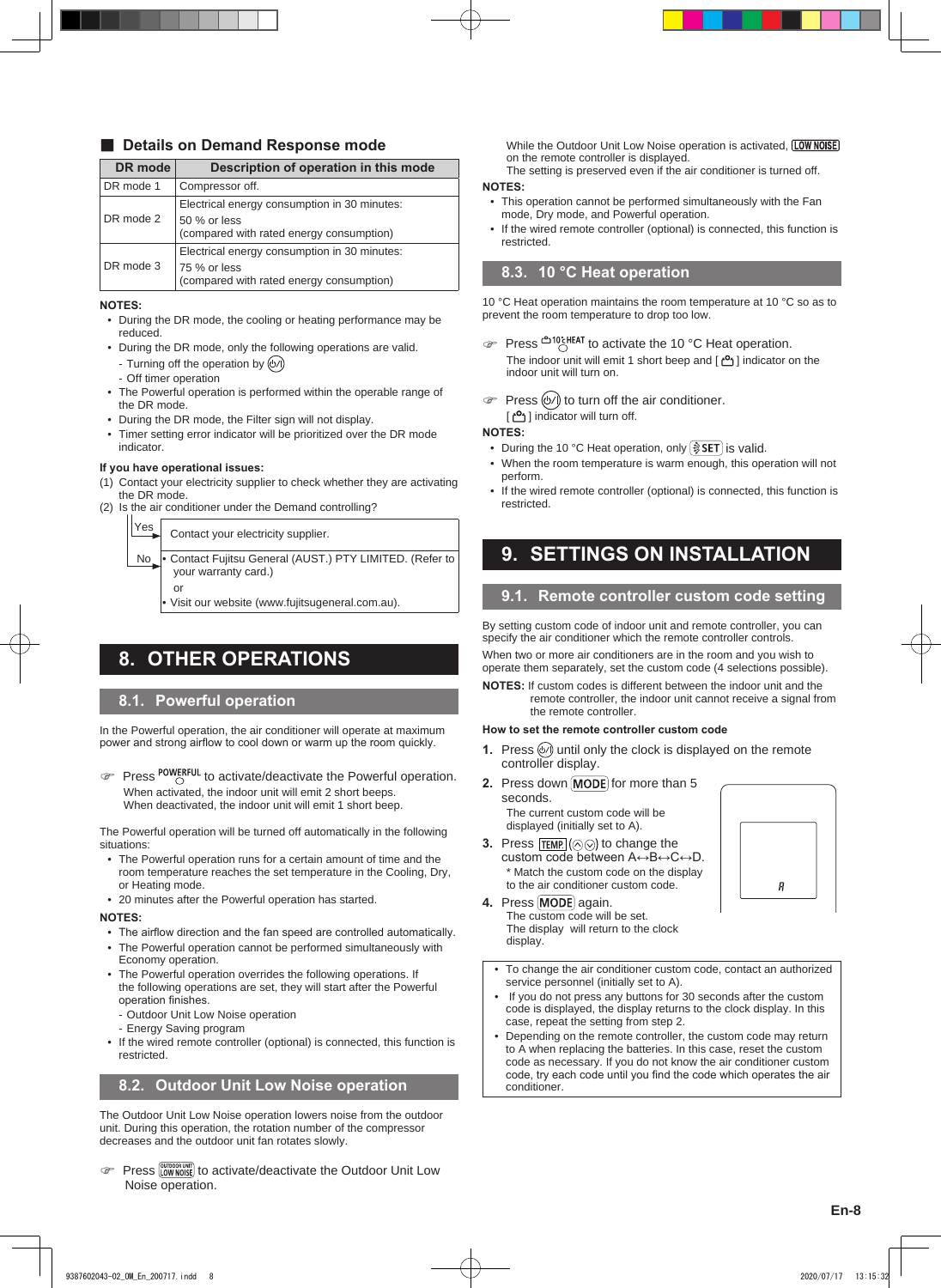## **10. CLEANING AND CARE**



• Do not stand on slippery, uneven or unstable surfaces when you maintain the unit.

#### Air cleaning filters

(Apple catechin filter, Ion deodorization filter)



The frequency of the cleaning is as shown in the following table.

| What to do                                                     | <b>Frequency</b> |
|----------------------------------------------------------------|------------------|
| Cleaning indoor unit body                                      | When you notice  |
| Cleaning air filter                                            | Every 2 weeks    |
| Cleaning Ion deodorization filter                              | Every 3 months   |
| Replacing Apple-catechin filter<br>(Model name: UTR-FA16)      |                  |
| Replacing Ion deodorization filter<br>(Model name: UTR-FA16-2) | Every 3 years    |

\* The air cleaning filters are sold separately. When you replace them, please contact the store of purchase.

#### **Cleaning indoor unit body**

#### **NOTES:**

- Do not use water hotter than 40 °C.
- Do not use scouring cleanser, volatile solvents such as benzene or thinner.
- **1.** Wipe the indoor unit body gently with a soft cloth moisten with warm water.
- **2.** Wipe the indoor unit body gently with a dry and soft cloth.

#### **Cleaning air filter**

**1.** Open the intake grille until it snaps.



**2.** Remove the air filters.

Lift up the air filters' handle, disconnect the two lower tabs, and pull out. Air filter handle



- **3.** Remove the dust in either of the following ways.
- Cleaning with vacuum cleaner.
- Washing with mild detergent and warm water. After washing, dry the air filters thoroughly in shade.

#### **4.** Replace the air filters.

Align the sides of the air filter with the panel, and push in fully. Make sure to the two lower tabs are returned to their holes in the indoor unit properly.

- **5.** Close the intake grille.
	- Press 4 places on the intake grille to close it completely.



**NOTES:** If dirt accumulates on the air filter, airflow will be reduced, operating efficiency will lower, and the noise will increase.

#### **Cleaning Ion deodorization filter and Replacing Apple-catechin filter**

- **1.** Remove the air filters. Refer to steps  $1 \sim 2$  of "Cleaning air filter".
- **2.** Remove the air cleaning filters from the air cleaning filter holder.



Air cleaning filter frame

- **3.** Flush the Ion deodorization filter (light blue) with highpressure hot water until the surface of the filters are covered with water.
- **4.** Wash the Ion deodorization filter with diluent neutral detergent.

Do not ream or rub, otherwise the deodorizing effect may decrease.

- **5.** Rinse the Ion deodorization filter with water flow.
- **6.** Dry the Ion deodorization filter in shade.
- **7.** Remove the Apple-catechin filter (light green) from the air cleaning filter holder.
- **8.** Set the new or washed air cleaning filters into the air cleaning filter frames.
- **NOTES:** Use the Apple-catechin filter as soon as possible after opening the package. The air cleaning effect decreases when the filters are left in the opened package.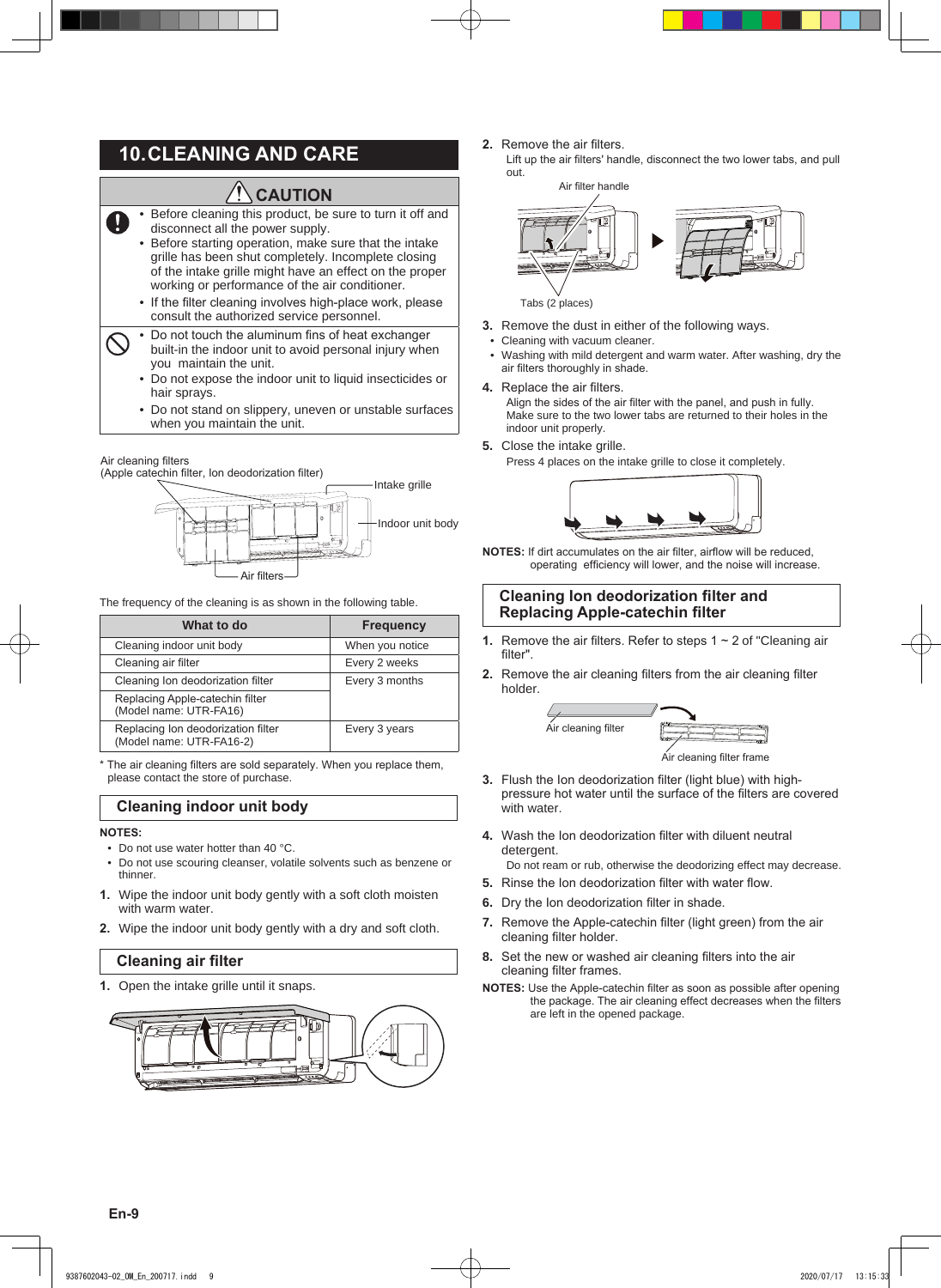- **9.** Install the air cleaning filter holders to the air filters. Engage the 4 hooks at the rear of the air cleaning filter frame with
	- the latch at both ends of the air filter. \* Take care that the air cleaning filter does not project beyond the frame.



**NOTES:** Take care that the air cleaning filter does not project beyond the frame.

**10.** Replace the air filters and close the intake grille. Refer to steps  $4 \sim 5$  of "Cleaning air filter".

#### **Replacing Ion deodorization filter**

- **1.** Remove the air filters. Refer to steps 1 ~ 2 of "Cleaning air filter".
- **2.** Remove the Ion deodorization filter (light blue) from the air cleaning filter holder.
- **3.** Install the new Ion deodorizing filter.

#### **Removing and installing intake grille**

#### ■ **Removing intake grille**

- **1.** Open the intake grille until it snaps.
- **2.** Pull the mounting shafts while keeping the intake grille in a horizontal position.



#### ■ **Installing intake grille**

**1.** While holding the intake grille horizontal, set the left and right mounting shafts into the pillow blocks at the top of the front panel.

Insert the shaft until it snaps to latch each shaft properly.

- **2.** Close the intake grille.
- **3.** Press 4 places on the intake grille to close it completely.



#### **After extended non-use of the unit**

If you have shut down the indoor unit for 1 month or more, perform the Fan mode operation for half a day to dry the internal parts thoroughly before the normal operation.

#### **Additional inspection**

After long period of use, accumulated dust inside the indoor unit may reduce the performance even if you have maintained the unit properly. In such a case, a product inspection is recommended

For more information, consult authorized service personnel.

#### **Filter indicator reset (Special setting)**

This function can be used if set correctly during installation. Please consult authorized service personnel in order to use this function.

- )) Clean the air filter when the indicator lamp show the following:
	-

| Indicator lamp   | <b>Blinking pattern</b>                    |  |
|------------------|--------------------------------------------|--|
| ٬ <sup>Ο</sup> 1 | Blinks 3 times, at intervals of 21 seconds |  |

After cleaning, reset the filter indicator by pushing  $\Box$  on the indoor unit for 2 seconds or less.

## **11. GENERAL INFORMATION**

#### ■ **Heating performance**

This air conditioner operates on the heat-pump principle, absorbing heat from air outdoors and transferring that heat to the indoor unit. As a result, the operating performance is reduced as outdoor air temperature drops.

If you feel that the heating performance is insufficient, we recommend you to use this air conditioner in conjunction with other kinds of heating appliance.

#### ■ **Automatic defrosting operation**

When outdoor temperature is very low with high humidity, frost may form on the outdoor unit during the heating operation, and it could reduce the operating performance of the product.

For frost protection, a microcomputer-controlled automatic defrost function is equipped in this air conditioner.

If frost forms, the air conditioner will temporarily stop, and defrost circuit will operate briefly (maximum of 15 minutes.)

[ ] indicator on the indoor unit blinks during this operation.

If frost forms on the outdoor unit after the Heating operation, the outdoor unit will stop automatically after it operates for a few minutes. Then the Automatic defrosting operation starts.

#### ■ **Auto-restart function**

In event of power interruption such as a blackout, the air conditioner stops once. But it restarts automatically and performs previous operation when the power supply is resumed.

If any power interruption occurs after the timer is set, counting down of the timer will be reset.

After the power supply is resumed,  $[\bigodot]$  indicator on the indoor unit blinks to notify you that there has been a timer fault. In such a case, reset the clock and timer settings.

#### ■ **Malfunctions caused by other electrical devices**

Use of other electrical appliances such as an electric shaver or nearby use of a wireless radio transmitter may cause the malfunction of the air conditioner.

If you encounter such a malfunction, turn off the circuit breaker once. Then turn it on again, and resume operation by using the remote controller.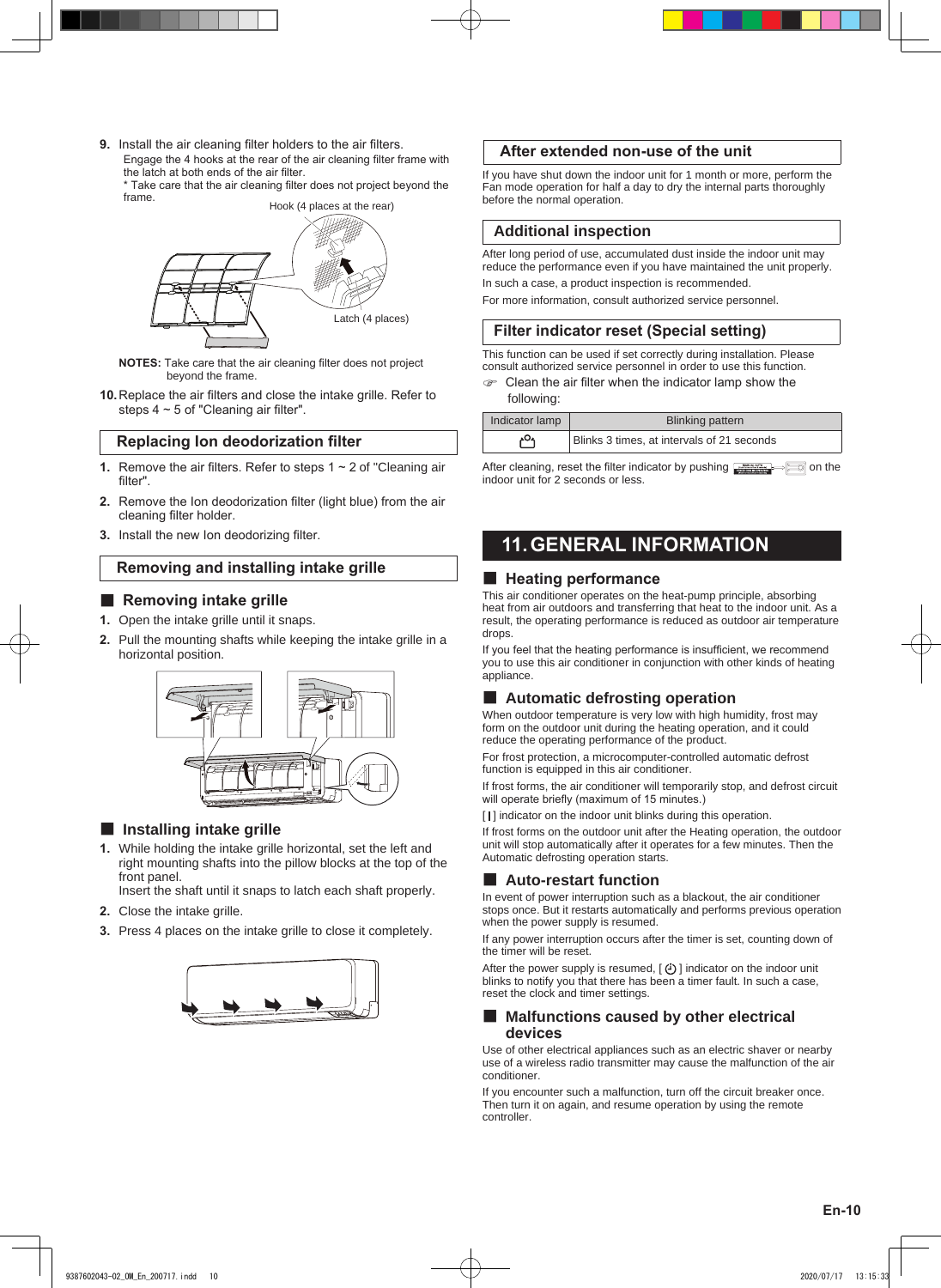#### ■ **Indoor unit temperature and humidity range**

Permissible ranges of temperature and humidity are as follows:

| Indoor temperature |                 | Cooling/Dry | $\lceil{^{\circ}C}\rceil$ | 18 to 32        |
|--------------------|-----------------|-------------|---------------------------|-----------------|
|                    |                 | Heating     | [°C]                      | $16$ to 30      |
|                    | Indoor humidity |             | [%]                       | 80 or less $*1$ |

\*1) If the air conditioner is used continuously for many hours, water may condense on the surface and drip.

- If the unit is operated under the conditions except the permissible temperature range, the air conditioner operation may stop because of the automatic protection circuit working.
- Depending on the operating conditions, the heat exchanger may freeze, causing water leakage or other malfunction (in the Cooling or Dry mode).

#### ■ Other information

- Do not use the air conditioner for any purpose other than room cooling/dry, room heating or fan.
- For the permissible ranges of temperature and humidity for the outdoor unit, refer to the outdoor unit installation manual.

## **12. OPTIONAL PARTS**

#### **12.1. Wired remote controller**

The optional wired remote controller can be used.

#### **You can use wired and wireless remote controller together.**

However, some functions of the wireless remote controller are restricted. If you set the restricted functions, beeping sound will be heard,  $[ | ] , [ \bigoplus ] ,$ [ $^{\circ}$ ], and [ $\circled{?}$ ] indicator on the indoor unit will blink.

<Restricted functions for wireless remote controller>

- When using together with wired remote controller (2-wired type)
- Weekly timer operation
- Powerful operation
- Outdoor Unit Low Noise operation
- 10 °C Heat operation

#### **Group control**

One remote controller can control up to 16 air conditioners. All of the air conditioners will be operated with the same settings.

### **13. TROUBLESHOOTING**

#### **WARNING**

In the following events, immediately stop operation of **T** the air conditioner, and disconnect all the power supply by turning off the electrical breaker or disconnecting the power plug. Then consult your dealer or authorized service personnel.

As long as the unit is connected to the power supply, it is not insulated from the power supply even if the unit is turned off.

- Unit smells of something burning or emits smoke
- Water leaks from the unit

#### **Does not operate at all.**

- $\Box$  Has there been a power outage? In this case, the unit restarts automatically after the power supply is resumed. (Refer to **page 10**.)
- Has the circuit breaker been turned off?
- ⇒ Turn on the circuit breaker.
- $\Box$  Has a fuse blown out or the circuit breaker been tripped? ⇒ Replace the fuse or reset the circuit breaker.
- $\Box$  Is the timer operating?
	- ⇒ To check or deactivate the timer setting, refer to **page 5**.

#### **Poor cooling or heating performance.**

- $\Box$  Is the unit operating under the conditions except the permissible temperature range? In this case, the air conditioner may stop because of the automatic
- protection circuit working.
- □ Do you have an arrangement with your electric company for Demand Response?
	- In this case, the air conditioning performance may become lower or the operation may stop. (Refer to **page 7.**)
- Is the air filter dirty?
- ⇒ Clean the air filter. (Refer to **page 9.**)
- $\Box$  Is the intake grille or outlet port of indoor unit blocked? ⇒ Remove the obstructions.
- 
- $\Box$  Is the room temperature adjusted appropriately? ⇒ To change the temperature setting, refer to **page 5**.
- 
- $\Box$  Is a window or door left opened? ⇒ Close the window or the door.
- $\Box$  Is the fan speed set to Quiet?
- ⇒ To change the fan speed, refer to **page 5**.
- 
- □ Has the Outdoor Unit Low Noise operation been set? ⇒ To stop the Outdoor Unit Low Noise operation, refer to **page 8**.
- □ <In the Cooling mode> Is direct or strong sunlight shining into the room?
- $\Rightarrow$  Close the curtains.
- $\Box$  <In the Cooling mode> Are there other heating apparatus or computers operating, or too many people in the room?
	- $\Rightarrow$  Turn the heating apparatus or computers off, or set the temperature lower. (Refer to **page 5**.)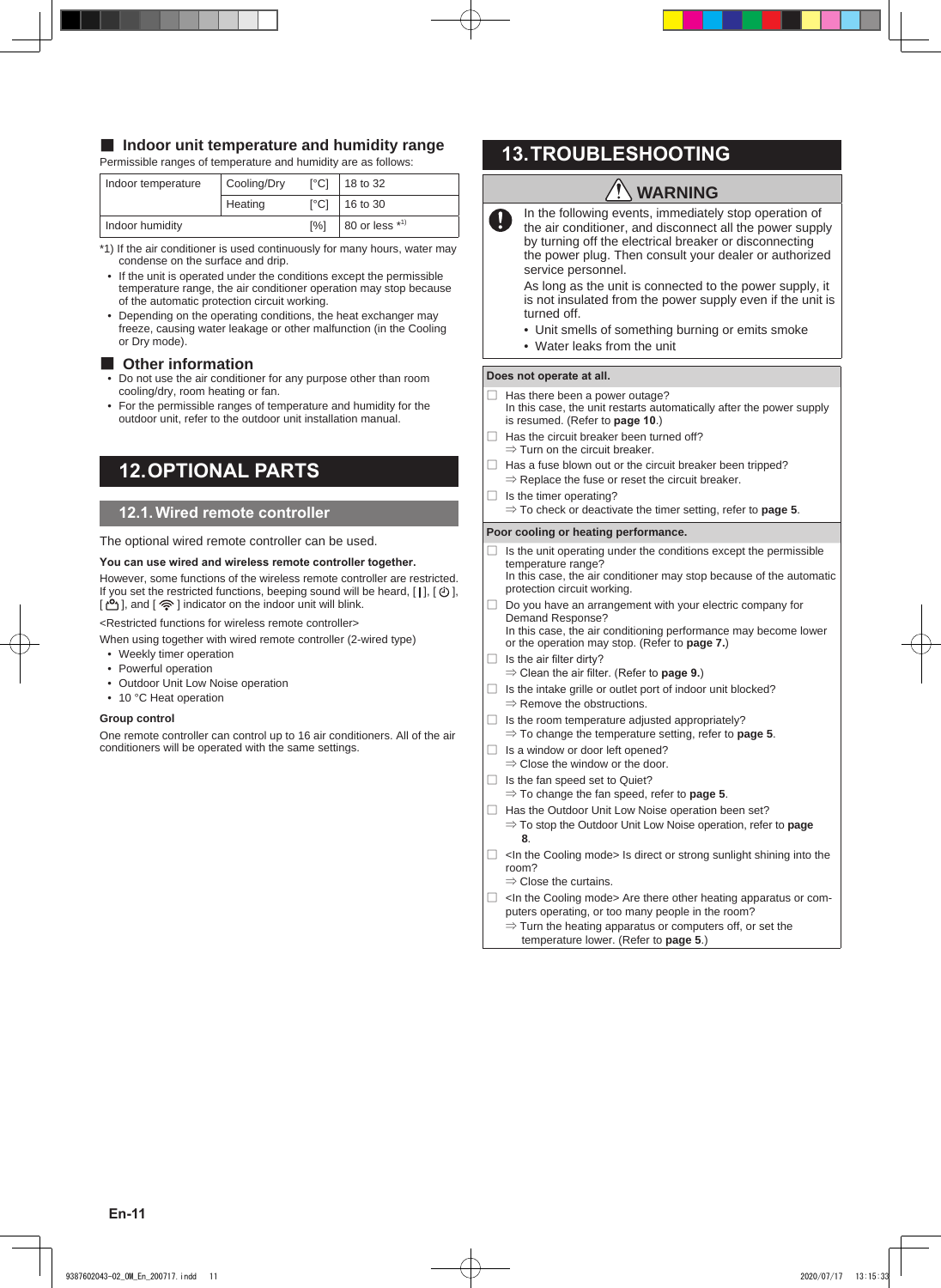#### **Airflow is weak or stops.**

- $\Box$  Is the fan speed set to Quiet?
- ⇒ To change the fan speed, refer to **page 5.**
- □ Has the Fan Control for Energy Saving set? In this case, the indoor unit fan may stop temporarily while the Cooling operation. ⇒ To cancel the Fan control for energy saving, refer to **page 7**.
- $\Box$  <In the Heating mode> Have you just started the operation? In this case, the fan rotates at very low speed temporarily to warm up the internal parts of the unit.
- $\Box$  < In the Heating mode > Is the room temperature higher than the set temperature?

In this case, the outdoor unit stops and the indoor unit fan rotates at very low speed.

- $\Box$  <In the Heating mode> Is  $[ ]$  indicator blinking? In this case, the Automatic defrosting operation is working. The indoor unit stops for maximum of 15 minutes. (Refer to **page 10**.)
- $\Box$  <In the Dry mode> The indoor unit operates at low fan speed to adjust the room humidity, and may stop from time to time.
- $\Box$  <In the Auto mode> While the monitoring operation, the fan rotates at very low speed.

#### **Noise is heard.**

- $\Box$  Is the unit operating, or immediate after stopping operation? In this case, refrigerant flowing sound may be heard. It may be particularly noticeable for 2-3 minutes after starting operation.
- $\Box$  Do you hear a slight squeaking sound during the operation? This sound is produced by the minute expansion and contraction of the front panel caused by temperature change.
- $\Box$  <In the Heating mode> Do you hear a sizzling sound? This sound is produced by the Automatic defrosting operation. (Refer to **page 10**.)

#### **Smell coming from the unit.**

 $\Box$  The air conditioner may absorb various smells generated from interior textile, furniture, or cigarette smoke. These smells may be emitted during the operation.

#### **Mist or steam is emitted from the unit.**

- $\Box$  <In the Cooling or Dry mode> A thin mist may be generated by condensation formed with sudden cooling process.
- $\Box$  <In the Heating mode> Is  $\Box$  indicator on the indoor unit blinking? In this case, steam may rise from the outdoor unit because of the Automatic defrosting operation.(Refer to **page 10**.)

#### **Outdoor unit emits water.**

 $\Box$  <In the Heating mode> The outdoor unit may emit water generated by the Automatic defrosting operation. (Refer to **page 10**.)

#### **The unit operates differently from the remote controller setting.**

- Do you have an arrangement with your electric company for Demand Response?
- In this case, the air conditioning performance may become lower or the operation may stop. (Refer to **page 7.**)
- $\Box$  Are the batteries in the remote controller exhausted?  $\Rightarrow$  Replace the batteries.

#### **Operation is delayed after restart.**

 $\Box$  Has the power supply turned from Off to On suddenly? In this case, the compressor will not operate for about 3 minutes to prevent a blowout of the fuse.

Immediately stop operation and turn off the electrical breaker in following cases. Then consult authorized service personnel.

- The problem persists even if you perform these checks or diagnostics.
- On the indoor unit,  $[|]$  and  $[$   $\bigcirc$   $]$  blink while  $[$   $\bigcirc$ <sub>1</sub> $]$  is blinking fast.

#### ■ State of indicator lamps

## Lighting pattern:  $\bigcirc$  Off,  $\bigcirc$  On,  $\bigcirc$  Blinking,  $\longrightarrow$  Any state

| <b>State</b> |  | <b>Causes and solutions</b> |                                                                                                                        |    |
|--------------|--|-----------------------------|------------------------------------------------------------------------------------------------------------------------|----|
|              |  |                             | Automatic defrosting operation<br>$\Rightarrow$ Please wait until finishing the defrosting<br>(maximum of 15 minutes). | 10 |
|              |  | (3 times)                   | Filter indicator<br>$\Rightarrow$ Clean the air filter and reset the filter<br>sign.                                   | 10 |
| (Twice)      |  |                             | Demand response operation                                                                                              | 7  |
|              |  | (Fast)                      | Error code display<br>$\Rightarrow$ Consult authorized service personnel.                                              |    |
|              |  |                             | Timer setting error because of Auto restart<br>$\Rightarrow$ Reset the clock and timer settings.                       | 10 |
|              |  |                             | Test run operation (for authorized<br>personnel only)<br>$\Rightarrow$ Press $\circledcirc$ to quit the test run.      | 3  |
|              |  |                             | Restricted function                                                                                                    | 11 |

#### ■ Manual Auto operation and Filter indicator **reset**

You can operate the air conditioner with  $\Box$  on the indoor unit.

| <b>Status</b> | Length of pressing down                         | <b>Mode or operation</b> |
|---------------|-------------------------------------------------|--------------------------|
|               | In operation   More than 3 seconds              | Stop                     |
| Stopping      | 2 seconds or less                               | Filter indicator reset   |
|               | More than 3 seconds and<br>less than 10 seconds | Auto                     |
|               | More than 10 seconds<br>(Only for servicing.*)  | Forced cooling           |

\*: To stop the forced cooling, press this button or  $\textcircled{v}$  on the remote controller.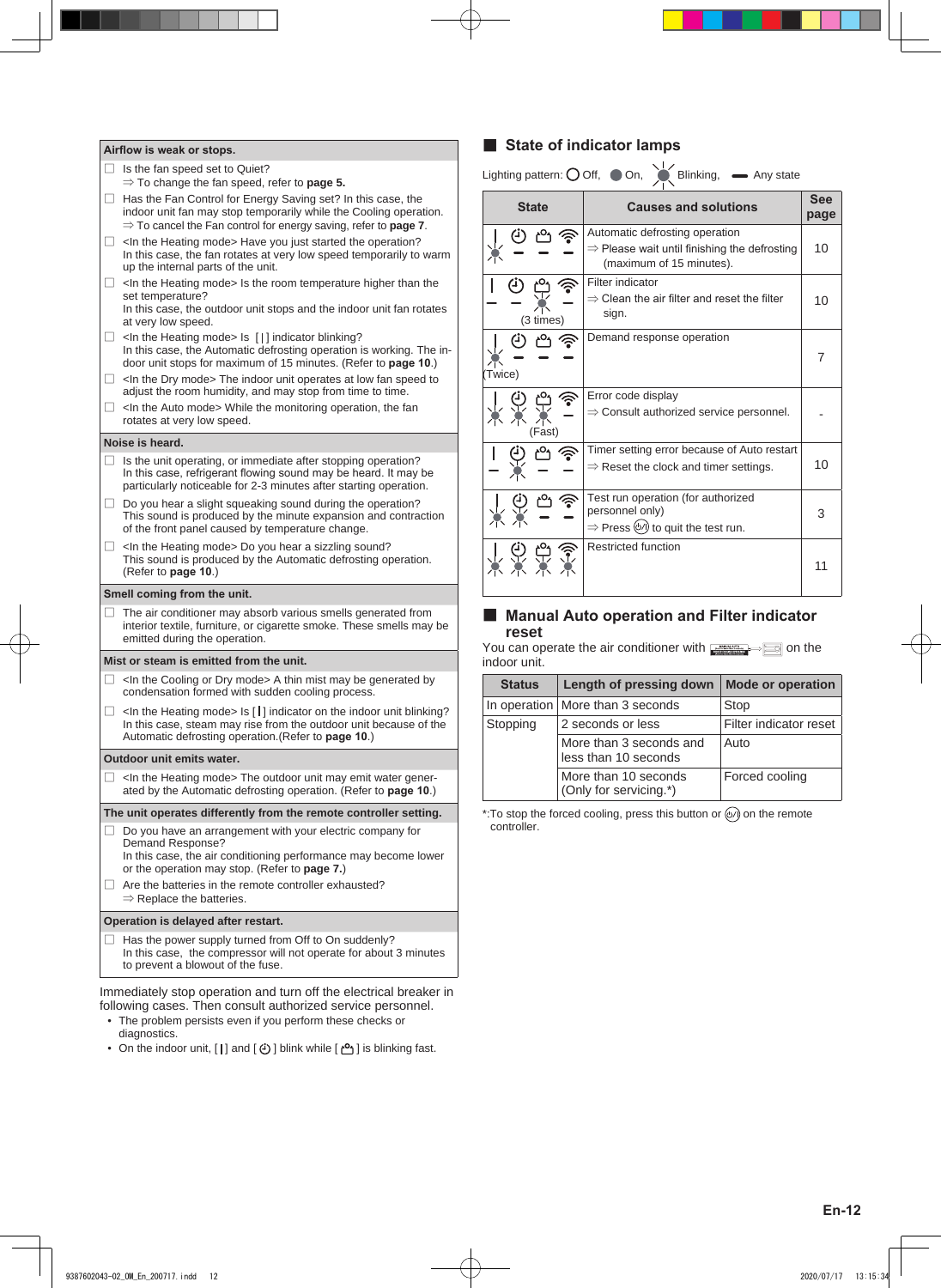$\begin{array}{c} \begin{array}{c} \end{array} \\ \begin{array}{c} \end{array} \end{array}$ 

 $\begin{tabular}{c} \multicolumn{1}{c} {\textbf{A}} \\ \multicolumn{1}{c} {\textbf{B}} \\ \multicolumn{1}{c} {\textbf{C}} \\ \multicolumn{1}{c} {\textbf{D}} \\ \multicolumn{1}{c} {\textbf{A}} \\ \multicolumn{1}{c} {\textbf{A}} \\ \multicolumn{1}{c} {\textbf{A}} \\ \multicolumn{1}{c} {\textbf{A}} \\ \multicolumn{1}{c} {\textbf{A}} \\ \multicolumn{1}{c} {\textbf{A}} \\ \multicolumn{1}{c} {\textbf{A}} \\ \multicolumn{1}{c} {\textbf{A}} \\ \multicolumn{1}{c} {\textbf{A}} \\ \multicolumn$ 

 $\begin{array}{c}\n\downarrow \\
\downarrow \\
\downarrow\n\end{array}$ 

 $\overline{\phantom{a}}$  , and  $\overline{\phantom{a}}$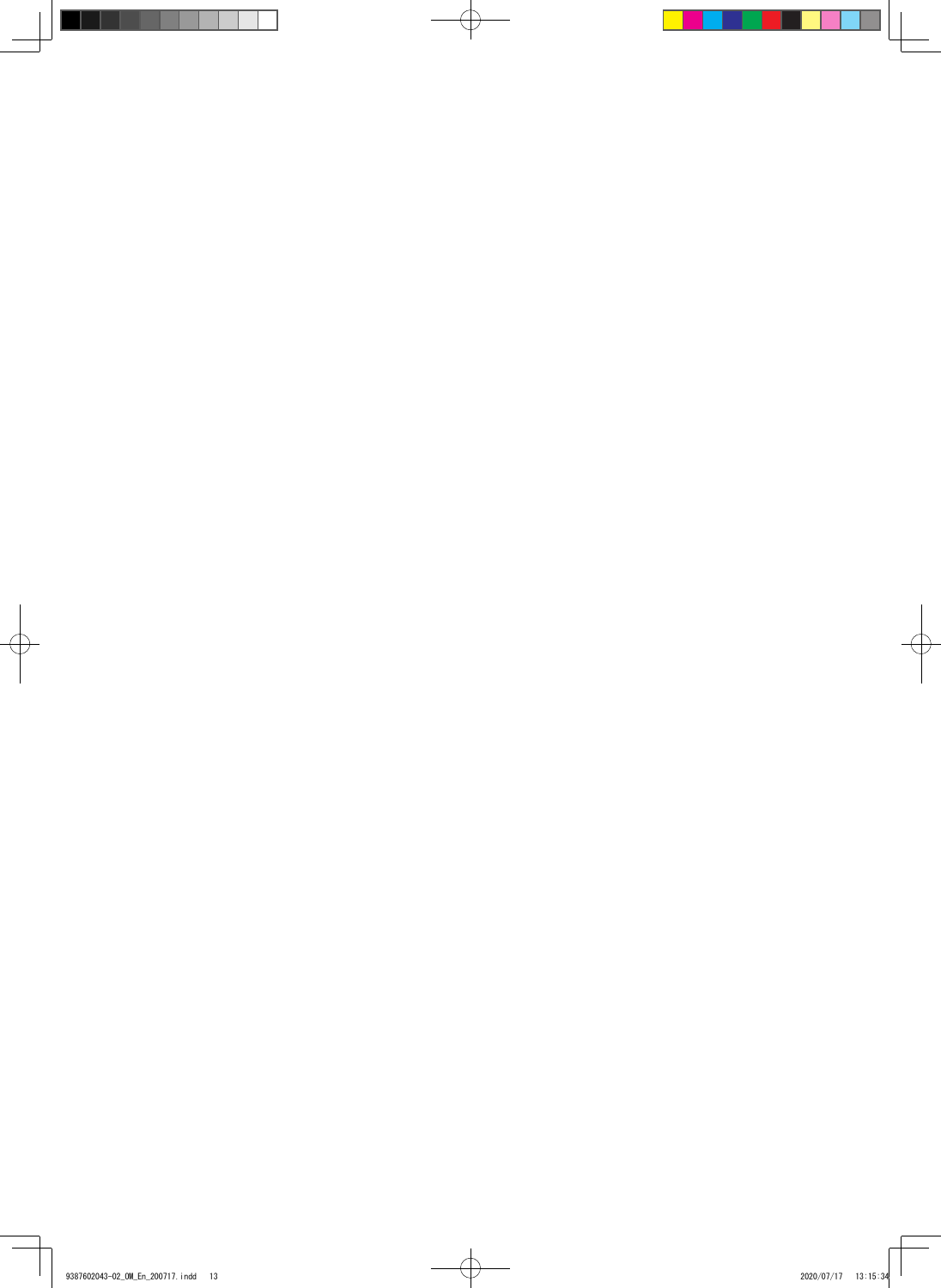$\begin{array}{c} \begin{array}{c} \end{array} \\ \begin{array}{c} \end{array} \end{array}$ 

 $\begin{tabular}{c} \multicolumn{1}{c} {\textbf{A}} \\ \multicolumn{1}{c} {\textbf{B}} \\ \multicolumn{1}{c} {\textbf{C}} \\ \multicolumn{1}{c} {\textbf{D}} \\ \multicolumn{1}{c} {\textbf{A}} \\ \multicolumn{1}{c} {\textbf{A}} \\ \multicolumn{1}{c} {\textbf{A}} \\ \multicolumn{1}{c} {\textbf{A}} \\ \multicolumn{1}{c} {\textbf{A}} \\ \multicolumn{1}{c} {\textbf{A}} \\ \multicolumn{1}{c} {\textbf{A}} \\ \multicolumn{1}{c} {\textbf{A}} \\ \multicolumn{1}{c} {\textbf{A}} \\ \multicolumn$ 

 $\begin{array}{c}\n\downarrow \\
\downarrow \\
\downarrow\n\end{array}$ 

 $\overline{\phantom{a}}$  , and  $\overline{\phantom{a}}$